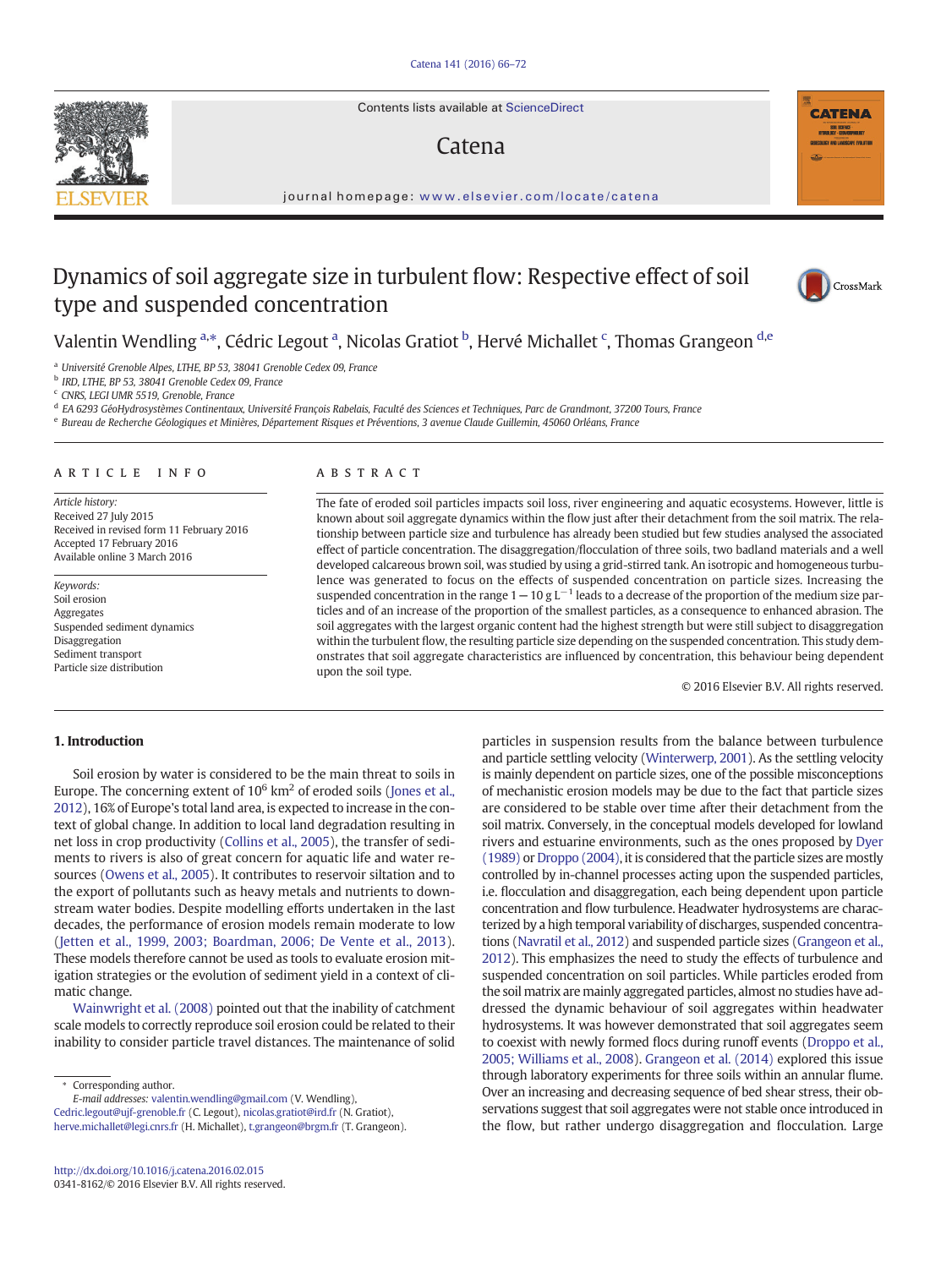differences in particle size were found between soils during the early stage of the rising limb of the bed shear stress sequence. The differences were smaller in the falling limb suggesting that soil aggregates underwent structural change. However, the intrinsic design of the flume experiments did not allow for dissociating the respective effects of flow turbulence and suspended concentration on particle characteristics, as both varied during experiments due to bed erosion and deposition. The objectives of the present study were therefore to assess i) how the suspended concentration impacts soil aggregate sizes and ii) whether concentration plays a lesser or greater role than the eroded soil type.

#### 2. Materials and methods

# 2.1. Soil characteristics

The dynamics of soil particles within the flow was explored through the introduction of various amounts of three soils in a turbulent water tank. The three soil types were similar to those studied by [Grangeon](#page-6-0) [et al. \(2014\)](#page-6-0). They were sampled in the first top 10 cm of bare soil areas. Two of them were collected within the Galabre catchment, located in a sedimentary area of the southern French Alps ([Navratil et al.,](#page-6-0) [2012\)](#page-6-0). The Galabre catchment, typical of highly energetic headwater catchment, exhibited high variations of suspended sediment concentrations during runoff events (i.e. from a few g L $^{-1}$  to more than 100 g L $^{-1})$ [\(Navratil et al., 2011; Grangeon et al., 2012; Legout et al., 2013\)](#page-6-0). These two materials could not be considered as evolved soils, since they were sampled in badland areas. Therefore they were labelled with the names of the lithological layers they were originated from: black marls and molasses. The third material was collected in a sedimentary area located in southern France within the Cevennes-Vivarais Mediterranean Hydrometeorological Observatory ([Boudevillain et al., 2011](#page-6-0)). It was a cultivated well-developed calcareous brown soil ([Le Bissonnais](#page-6-0) [et al., 2007](#page-6-0)), hereafter referred as clay soil. As shown in Table 1, the clay soil had the highest organic content. All these materials were air dried and sieved using a 1 mm mesh before the experiments.

#### 2.2. The grid stirred tank

The experiments were conducted in a grid stirred tank. The tank is a square plexiglass box 53 cm wide and 90 cm high. The grid is made of seven square 1.5 cm bars, with a mesh size of 7.5 cm. It is fixed horizontally on a vertical bar that serves as a guide for stirring. The grid oscillates with a stroke (twice the amplitude)  $S = 4.3$  cm and at a controlled frequency  $f = 4$  Hz. The mean grid position is located at  $h_{\sigma} = 5$  cm above the bottom of the tank, and the *z* axis is defined upward with the origin O at the mean grid position ([Fig. 1](#page-2-0)). Additional description of the experimental set-up can be found in [Gratiot and](#page-6-0) [Manning \(2004\)](#page-6-0) and [Gratiot et al. \(2005\)](#page-6-0).

The grid stirred tank device generates a homogeneous and isotropic turbulence with an intensity depending only on the distance to the oscillating grid (Hopfi[nger and Toly, 1976](#page-6-0)). [Matsunaga et al. \(1999\)](#page-6-0) proposed universal laws of turbulence decay with the distance to the grid for clear water (without sediment). [Michallet and Mory \(2004\)](#page-6-0) later used a  $k$ – $\varepsilon$  model (including equations for the turbulent kinetic energy k and the dissipation rate of turbulent kinetic energy  $\varepsilon$ ) to study steady states of fine sediment suspensions in oscillating grid turbulence. They showed that the turbulence abruptly vanishes at some distance above the grid, leading to the formation of a sharp concentration interface

| Table 1                                                       |  |
|---------------------------------------------------------------|--|
| Soil characteristics. All contents are in $g \cdot kg^{-1}$ . |  |

called lutocline. [Gratiot et al. \(2005\)](#page-6-0) experimentally confirmed that there is very little stratification below the lutocline. The dissipation gradient of turbulence  $G = \sqrt{\varepsilon/\nu}$ , where v is the fluid kinematic viscosity, has been evaluated by [Gratiot and Manning \(2004\)](#page-6-0) for similar experimental conditions, reaching an order of magnitude of 100 s<sup> $-1$ </sup> close to the grid and decreasing to 19, 7 and 3 s<sup> $-1$ </sup> for distances of 15, 20 and 25 cm respectively. Those values are typical of many natural flows and laboratory devices [\(Jarvis et al., 2005\)](#page-6-0).

#### 2.3. Experimental protocol

A set of 12 experiments were performed ([Table 2\)](#page-2-0). For each soil, three different amounts of material were introduced in the tank in order to maintain different levels of concentration ranging from 1.6 to 10.9 g L<sup>-1</sup>. The tank was first filled ( $H = 40$  cm) with tap water and the grid stirring was started. Dry material was then introduced at the top of the tank at time  $t = 0$  min and the experiment lasted 40 min. Two 1 m long vinyl flexible hoses were installed at  $z = 15$  cm allowing to collect simultaneously by gravity two suspended sediment samples. This sampling position has been chosen to be far enough from the grid to minimize local convection effects and to remain under the lutocline for all the experiments. Samplings were done at  $t = 1, 5, 10, 20$  and 40 min. Each sampling lasted 20 s. At the end of each experiment (after 40 min) the vinyl hoses were lifted at  $z = 20$  cm and  $z = 25$  cm and additional samples were collected in order to evaluate potential stratification effects. For each time and position, one sample was used to measure the suspended concentration and the other one was used to measure particle size distributions (PSDs) by laser diffraction.

#### 2.4. Measurements

Samples were weighed after collection, oven dried at 105 °C for 24 h and then reweighed in order to measure the suspended sediment concentration (SSC). The position of the lutocline  $z<sub>l</sub>$  above the central position of the grid was visually tracked during each experiment, as done by [Gratiot et al. \(2005\)](#page-6-0). Particle size distributions (PSDs) were measured with a laser diffraction sizer (Malvern, Mastersizer 2000) operating in the range 0.01−2000 μm. An equivalent spherical volume hypothesis is considered to calculate PSD from the diffraction data ([Andrews](#page-6-0) [et al., 2010\)](#page-6-0). In case of elongated or complex particle shapes, the laser sizer device measures both the small and large axes of the particles and an equivalent volume is attribute to both sizes [\(Graham et al.,](#page-6-0) [2012](#page-6-0)). For each sample, a first PSD measurement, referred as to the aggregated PSD, was performed during the first thirty seconds without sonication and with stirring and pumping at half of their maximum levels (i.e. 500 and 1250 rpm respectively). This procedure was developed and validated by [Grangeon et al. \(2012, 2014\)](#page-6-0) to minimize sample disturbance. Then sonication was activated, stirring and pumping were increased at their maximum levels. PSD was then measured each minute to record the disaggregation dynamics. The measurement performed after 10 min was assumed to be the dispersed PSD corresponding to physical dispersion. This duration corresponds to the time to which maximal physical dispersion was obtained through the protocol. As mentioned in [Grangeon et al. \(2012\)](#page-6-0) both the aggregated and dispersed PSDs are not the same as those obtained by other methods in the literature. Indeed the use of chemical dispersion could have dispersed aggregates much more than the flow shear stress would have

| Soil        | Sampling latitude | Sampling longitude | Clay content $(0-2 \mu m)$ | Silt content $(2-50 \mu m)$ | Sand content $(50-2000 \mu m)$ | Organic carbon content |
|-------------|-------------------|--------------------|----------------------------|-----------------------------|--------------------------------|------------------------|
| Molasses    | 44°11′50″N        | 06°12'57"E         | 326                        | 477                         | 197                            | 20                     |
| Black marls | 44°10′18″N        | 06°12'56"E         | 182                        | 566                         | 252                            | 18                     |
| Clay soil   | 44°34′48″N        | 04°29'44"E         | 341                        | 413                         | 246                            | דר<br>، ے              |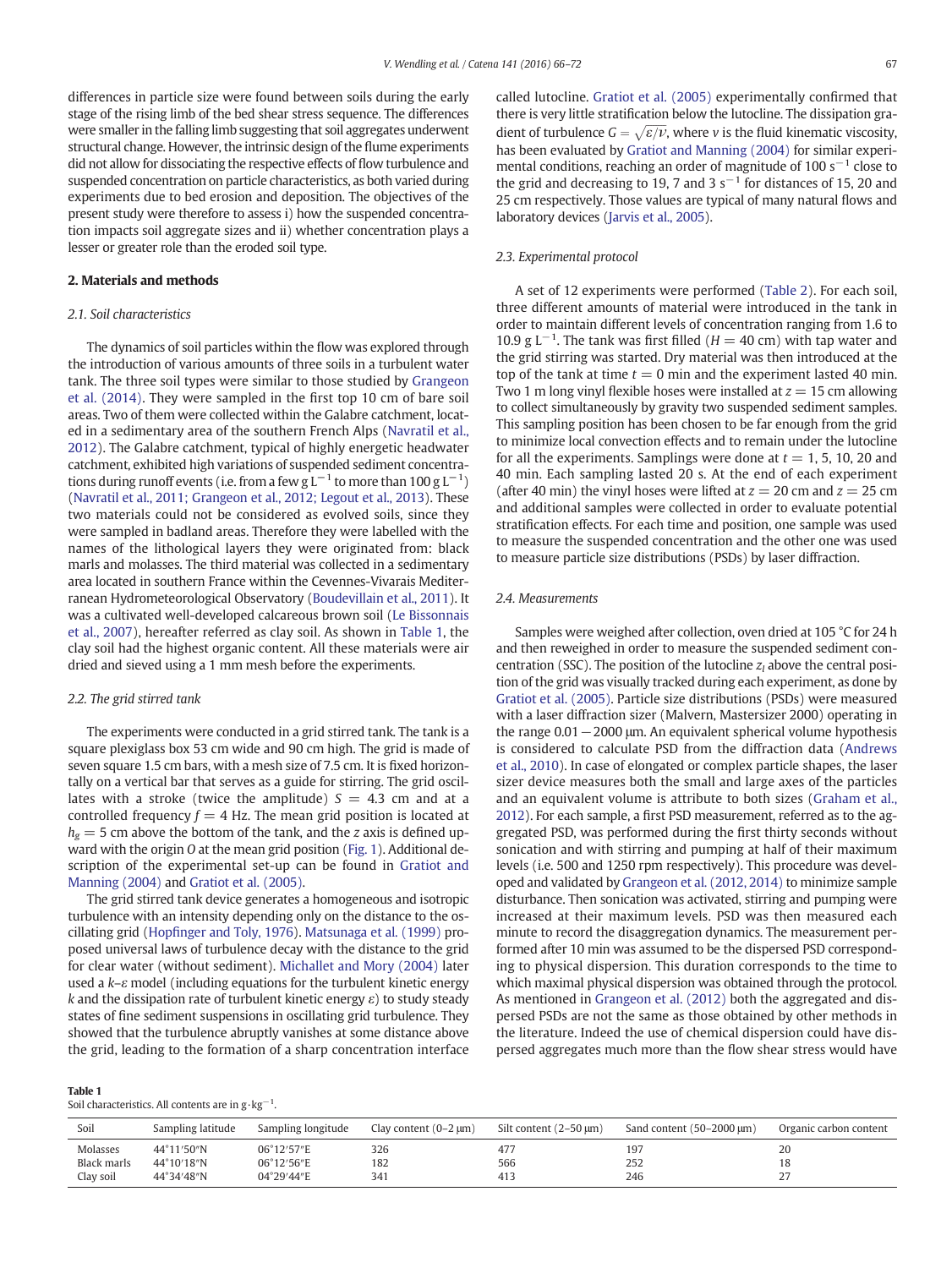<span id="page-2-0"></span>

Fig. 1. Grid-stirred experimental setup and procedure. H: height of water in the tank,  $h_{\sigma}$ : distance separating the mean grid position from the bottom. S: stroke of the oscillations. O: origin of the vertical axis (Z).  $z_{\text{I}\infty}$ : final lutocline position. Adapted from [\(Gratiot et al., 2005\)](#page-6-0).

done. An aggregation index AI was defined as the relative reduction in volume median particle size between the aggregated and dispersed PSDs ([Phillips and Walling, 2005; Grangeon et al., 2014\)](#page-6-0):

$$
AI = \frac{d_{50}A - d_{50}D}{d_{50}D} \tag{1}
$$

where  $d_{50}A$  and  $d_{50}D$  are respectively the volume median diameter of the aggregated and the dispersed PSD.

#### 3. Results

# 3.1. Temporal dynamics of suspended particles

For all the experiments, a bottom deposit and a lutocline appeared immediately after the introduction of the dry material in the tank. As the lutocline acts as a barrier for both turbulence and suspended particles, the relationship between concentration and PSD can be analysed only below the lutocline. The lutocline was affected by waves and plumes and oscillated with an amplitude of roughly 2 cm.

The suspended concentrations at  $z = 15$  cm (below the lutocline) remained steady over 40 min for the three materials, except for the clay soil at the highest concentration [\(Fig. 2a](#page-3-0),c,e). This overall stability means that the homogenization within the tank and the adjustment of the suspended concentration to the vertical turbulence profile was rather rapid since the first measurement was done only 1 min after the injection of the amount of soil at the top of the tank.

The suspended concentration below the lutocline increased with the amount of soil introduced (Table 2). Introducing 400 and 1000 g of soil respectively led to SSC close to 1.6 and 5 g  $L^{-1}$  for the three soils. However, introducing 2000 g of soil within the tank resulted in concentrations lower than 6.7 g  $L^{-1}$  for the clay soil, whilst it rose up to 10 g L<sup> $-1$ </sup> for the two badland materials.

For all the soils, the lutocline height decreased with the increased amount of introduced material (Table 2). The density gradient through the lutocline becomes stronger which hinders the upward transport of turbulence and particles. The lutocline position also varied depending on the soil type considered. The lutocline height varied from 26 to 19 cm for the two badlands materials, while it did not exceeded 19 cm for the clay soil.

For all materials and concentrations, the median aggregated sizes  $d_{50}A$  decreased with time [\(Fig. 2](#page-3-0)b,d,f). This decrease was observed during the first ten minutes, the aggregated sizes remaining quasi steady from 10 to 40 min. However this decrease was not similar for all soils and concentrations. The black marl exhibited both the highest size variations with time and the largest differences between the levels of concentrations. For the lower concentration, the  $d_{50}A$  decreased from 24  $\mu$ m to 16  $\mu$ m between 1 and 40 min (relative variation of  $-37\%$ ) as for the higher concentration it decreased from 16 μm to 13 μm (relative variation of  $-17$ %). For the molasses, the relative size variation was higher ranging from  $-21\%$  to  $-29\%$ . The smallest size variations with time were observed for the clay soil, with  $d_{50}A$  variations during the experiments ranging from  $-20\%$  to  $-24\%$ .

#### 3.2. Relationships between particle sizes and concentrations

The first ten minutes were not taken into account in analyzing the size–concentration relationship, because these include multiple interacting processes (such as the settling of the coarsest particles and aggregate breakdown due to the immersion of dry particles). The effect of the concentration was then analyzed during the period from 10 to 40 min, exhibiting little temporal variations. For all the materials, no significant relationship was observed between the 9th decile aggregated size  $d_{90}A$  and suspended concentration [\(Fig. 3a](#page-4-0)). The size–concentration relationships were significant for the median  $d_{50}A$  and first decile  $d_{10}A$ aggregated sizes, except for the molasse ([Fig. 3](#page-4-0)b and c). For the clay soil, the  $d_{10}A$  and the  $d_{50}A$  exhibited respectively a 66% and a 28% decrease as the concentration increased from 2 to 8  $g L^{-1}$ . These decrease were smaller for the two badland materials with values of 16 and 12% respectively. These results suggest that the suspended concentration controls the particle size distribution to some extent, particularly the proportion of the smallest particles, which increases with concentration

| $\sim$<br> |
|------------|
|------------|

|  |  |  |  | Summary of the grid stirred experiments principal characteristics. |
|--|--|--|--|--------------------------------------------------------------------|
|  |  |  |  |                                                                    |

| Experiment<br>label | Soil        | Amount of soil introduced in<br>the tank $(g)$ | Time-averaged concentration<br>at $z = 15$ cm (g $L^{-1}$ ) | Time-averaged aggregated median diameter<br>at $z = 15$ cm ( $\mu$ m) | Lutocline mean position above<br>grid $z_{1\infty}$ (cm) |
|---------------------|-------------|------------------------------------------------|-------------------------------------------------------------|-----------------------------------------------------------------------|----------------------------------------------------------|
| Marl400             | Black marls | 400                                            | 1.6                                                         | 18.9                                                                  | 26                                                       |
| <b>Marl1000</b>     | Black marls | 1000                                           | 5.4                                                         | 18.8                                                                  | 21                                                       |
| Marl2000a           | Black marls | 2000                                           | 10.9                                                        | 15.2                                                                  | 20                                                       |
| Marl2000b           | Black marls | 2000                                           | 8.5                                                         | 15.2                                                                  | 20                                                       |
| Molasse400a         | Molasses    | 400                                            | 1.6                                                         | 14.7                                                                  | 26                                                       |
| Molasse400b         | Molasses    | 400                                            | 1.6                                                         | 16.9                                                                  | 25                                                       |
| Molasse1000         | Molasses    | 1000                                           | 5.0                                                         | 15.5                                                                  | 21                                                       |
| Molasse2000a        | Molasses    | 2000                                           | 10.5                                                        | 13.1                                                                  | 19                                                       |
| Molasse2000b        | Molasses    | 2000                                           | 9.7                                                         | 13.2                                                                  | 19                                                       |
| Clav400             | Clay soil   | 400                                            | 1.8                                                         | 63.9                                                                  | 19                                                       |
| Clav1000            | Clay soil   | 1000                                           | 5.0                                                         | 63.8                                                                  | 17                                                       |
| Clav2000            | Clay soil   | 2000                                           | 6.7                                                         | 45.3                                                                  | 15                                                       |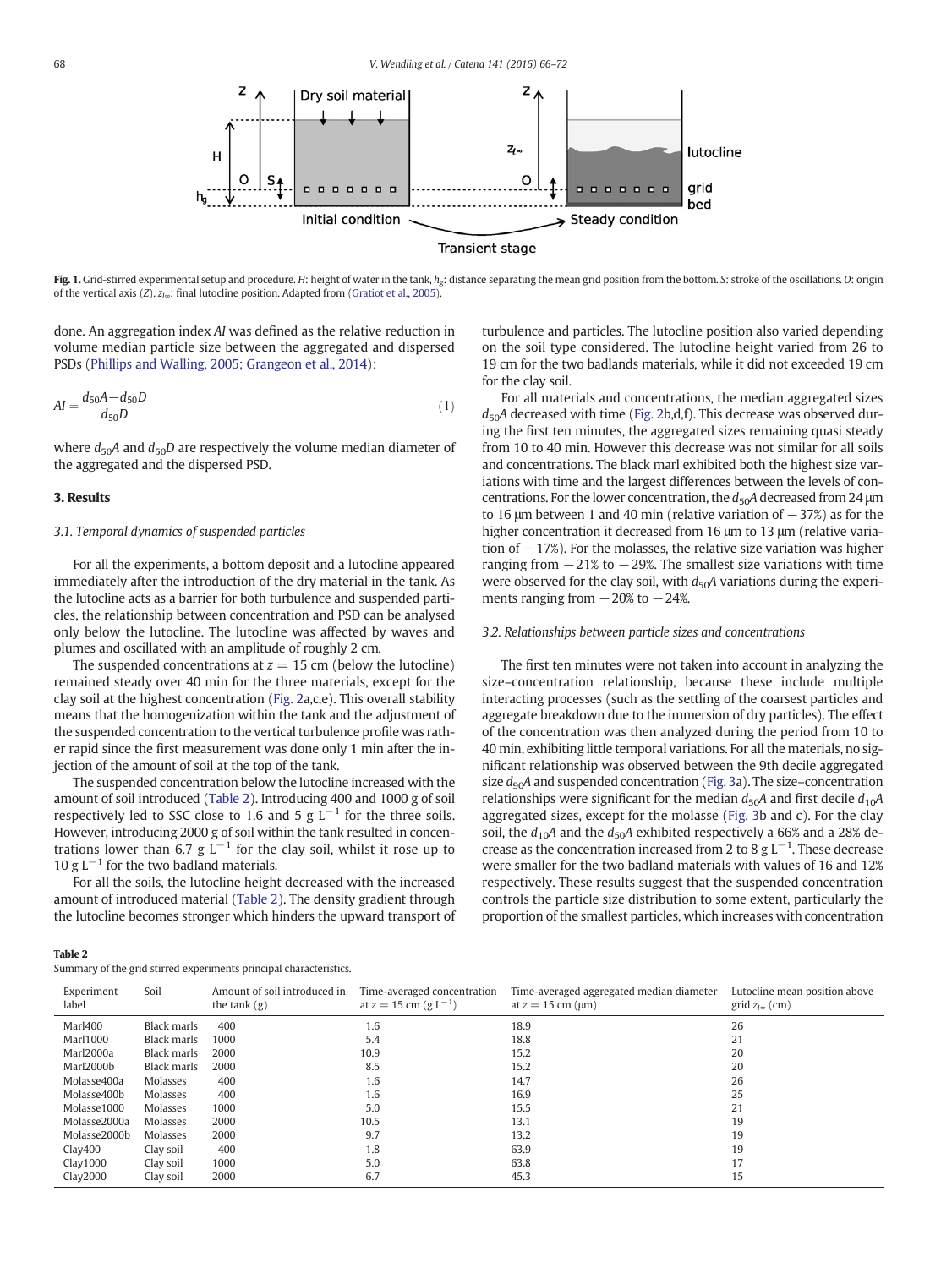<span id="page-3-0"></span>

Fig. 2. Time evolution of the suspended concentration (a, c, e) and the median aggregated size (b, d, f). The labels of each time series refer to the characteristics summarized in [Table 2.](#page-2-0)

[\(Fig. 4](#page-4-0)). The increase of the proportion of small particles was associated with a decrease of the proportion of the medium particle size classes. Nevertheless, for each soil, the proportion of the largest size class was not affected by concentration as depicted by the nonsignificance of the statistical relationships in [Figs. 3a](#page-4-0) and [4.](#page-4-0) As previously observed in [Fig. 3](#page-4-0), these trends were less pronounced for the badland materials than for the clay soil [\(Fig. 4](#page-4-0)). It is also worth noting that the limits of the size classes affected by the concentration depend on the considered soil.

#### 4. Discussion

#### 4.1. Mechanisms responsible for the size–concentration relationships

As shown in [Table 2](#page-2-0), the height of the lutocline decreased as the amount of dry material introduced in the grid tank increased. This was due to the turbulence damping that occurred at a lower elevation for a more concentrated suspension [\(Michallet and Mory, 2004\)](#page-6-0). Given that the absolute depth of sampling remained unchanged (15 cm) for all the experiments, the relative distance below the lutocline ranged from 4– 5 cm for the two badlands materials to almost 0 for the clay soil at the highest concentration. Thus we first analysed if the variations of the lutocline position with concentration could be responsible for the size– concentration relationships.

The effect of the lutocline on the suspended material is illustrated in [Fig. 5,](#page-5-0) which shows aggregated particle size distributions for each soil and two contrasted experiments in terms of suspended concentrations. The particle size distributions measured at  $t = 40$  min are shown for two depths, one below the lutocline ( $z = 15$  cm), and one above the lutocline for the largest concentration ( $z = 20$  cm or  $z = 25$  cm). The samples collected at 20 or 25 cm were systematically reduced in large particles in comparison with those collected at 15 cm. The complete or quasi-complete disappearance of the largest size class (larger than 100 μm for the two badland materials and larger than 200 μm for the clay soil) indicates that the stratification effects within the tank strongly affect the largest particles. The PSD differences were more pronounced for the experiments performed at high concentrations (2000 g of material introduced), showing that the lutocline acts as a strong barrier for the heaviest particles. For the experiments at low concentration, both measurement depths remained below or close to the lutocline and a weak stratification was observed. Lower turbulent activity at  $z = 20$  cm led to a slight reduction in particle sizes compared to that measured at  $z =$ 15 cm. Focusing on the samples collected at  $z = 15$  cm, the size–concentration relationship was limited to small and medium size classes. As shown in [Fig. 4](#page-4-0), the largest particle size class (i.e.  $>63$  µm particles for the two badland materials and  $>$  250  $\mu$ m for the clay soil) did not exhibit any significant correlation with the concentration ( $R^2$  < 0.05). This further indicates that the largest size class was equally present in all the samples collected at  $z = 15$  cm regardless of the concentration. Consequently, the size–concentration relationship observed at  $z = 15$  cm for the other classes cannot be attributed to stratification effects, as these would have also affected the largest particles. The variations in proportion of the medium and small size classes observed in [Fig. 4](#page-4-0) were therefore interpreted as a direct effect of the suspended concentration on the size of the particles.

[Fig. 6](#page-5-0)a emphasizes that all suspended sediment samples were aggregated with aggregation index values ranging from  $AI = 0.3$  in average for the two badland materials to  $AI = 0.85$  for the clay soil. An example of aggregate breakdown during sonication within the laser sizer is presented in [Fig. 6b](#page-5-0) for the clay soil. The disaggregation dynamics is presented for the samples collected at 15 cm for the lower (Clay400) and higher (Clay2000) concentrations. After 10 min of sonication and high stirring, both samples exhibited similar particle size distributions, with all the particles larger than 100 μm being disaggregated. This confirms that the primary particles forming the suspended aggregates did not vary from one experiment to another, i.e. from one concentration to another. The same behaviour during sonication was observed for the marl and molasse materials (not shown). Nevertheless the low aggregation index (from 0.2 to 0.4) of those materials led to smaller variations in particle sizes.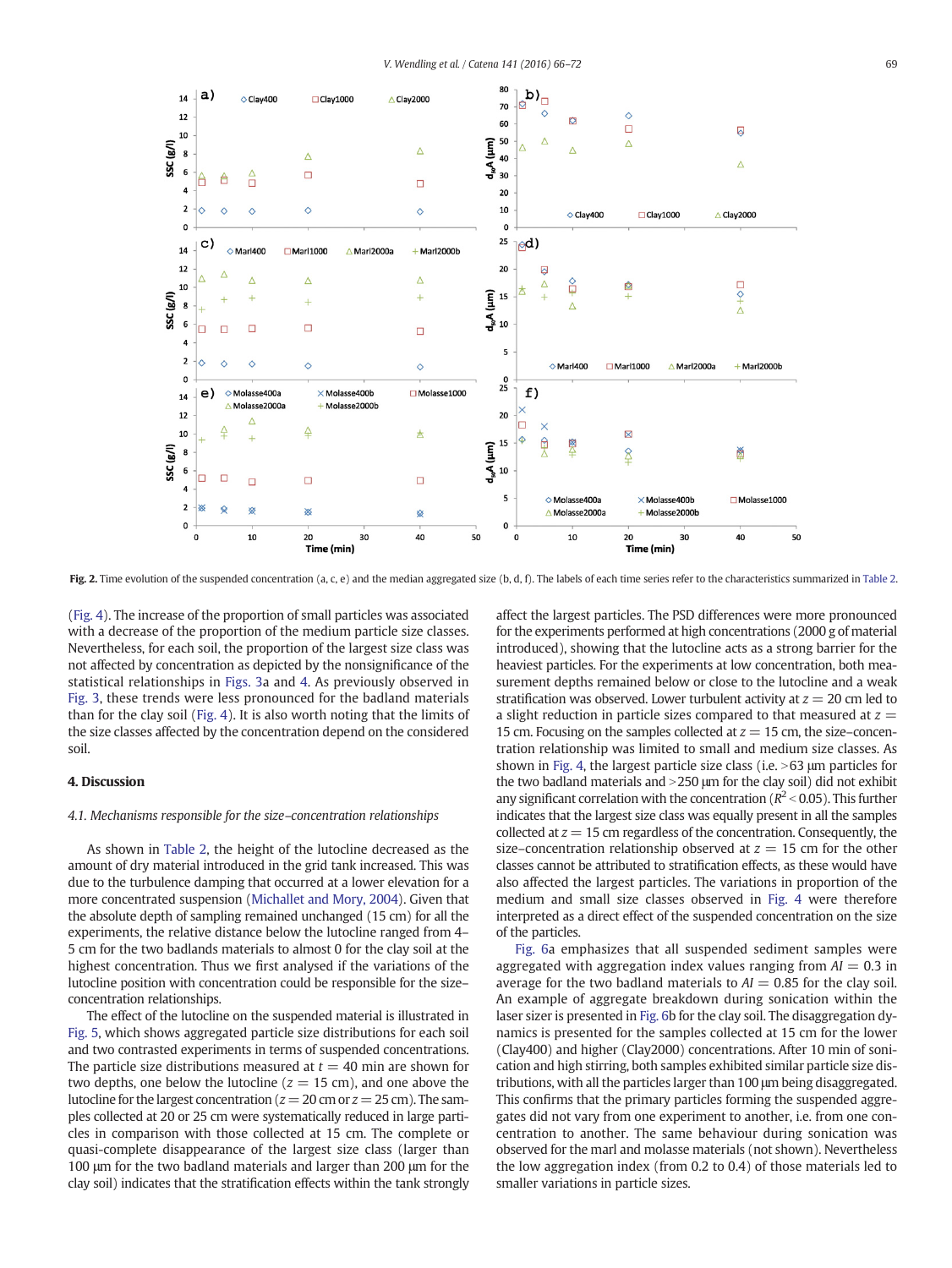<span id="page-4-0"></span>

Fig. 3. Scatter plot of suspended concentration and  $d_{90}A$  (a),  $d_{50}A$  (b)  $d_{10}A$  (c). For each dataset, the coefficient of determination  $(R^2)$  of a linear regression and its level of significance (p-value) is presented in the legend (ns: non significant;  $*$ :  $p < 0.05$ ; \*\*:  $p < 0.01$ ).

The concentration was mainly found to increase the smallest size proportion whilst most of the large aggregates remained intact. This dynamics could be interpreted as the signature of abrasion, generating small particles from the periphery of medium-size aggregates ([Legout](#page-6-0) [et al., 2005\)](#page-6-0). Abrasion is a cumulative process, fine fragments quantity being proportional to the cumulative mechanical energy applied to the sample [\(Le Bissonnais, 1988](#page-6-0)). The experiments conducted by [Larionov et al. \(2007\)](#page-6-0) and [Wang et al. \(2012, 2013, 2014\)](#page-6-0) aiming at exploring the evolution of aggregate properties within runoff through flume experiments already mentioned that surface aggregate abrasion



Fig. 4. Scatter plot of the suspended concentration and the volumetric amount of particles for various size classes of the aggregated size distribution for the a) black marls, b) molasses and c) clay soil. The lines correspond to linear regressions. The coefficient of determination of each regression  $(R^2)$  and its level of significance (p-value) are presented in the legend (ns: non significant;  $*$ :  $p < 0.05$ ;  $**$ :  $p < 0.01$ ).

exerts a main control on the particle size during their transport. Those studies show that abrasion of soil aggregates differs from mineral particle abrasion and depends on the strength of the aggregates. As the sampling location at  $z = 15$  cm was never above the lutocline, the turbulence at this elevation could be considered identical for all experiments [\(Gratiot et al., 2005\)](#page-6-0). Increasing the suspended concentration led to more frequent collisions between particles ([Abrahamson, 1975\)](#page-6-0). If the probability of breakdown or abrasion during a collision is higher than the probability of cohesion, the statistical effect of an increasing collision number is a decreased mean particle size ([Winterwerp,](#page-6-0) [1999](#page-6-0)). Our results suggest that in case of soil aggregates, collision were mainly destructive and led to particle surface abrasion.

# 4.2. Respective effects of soil type, temporal dynamics and concentration on particle sizes

In the present study, the soil type was the dominant factor controlling particle size. The suspended concentration and the temporal dynamics within the flow were of second order. Indeed the two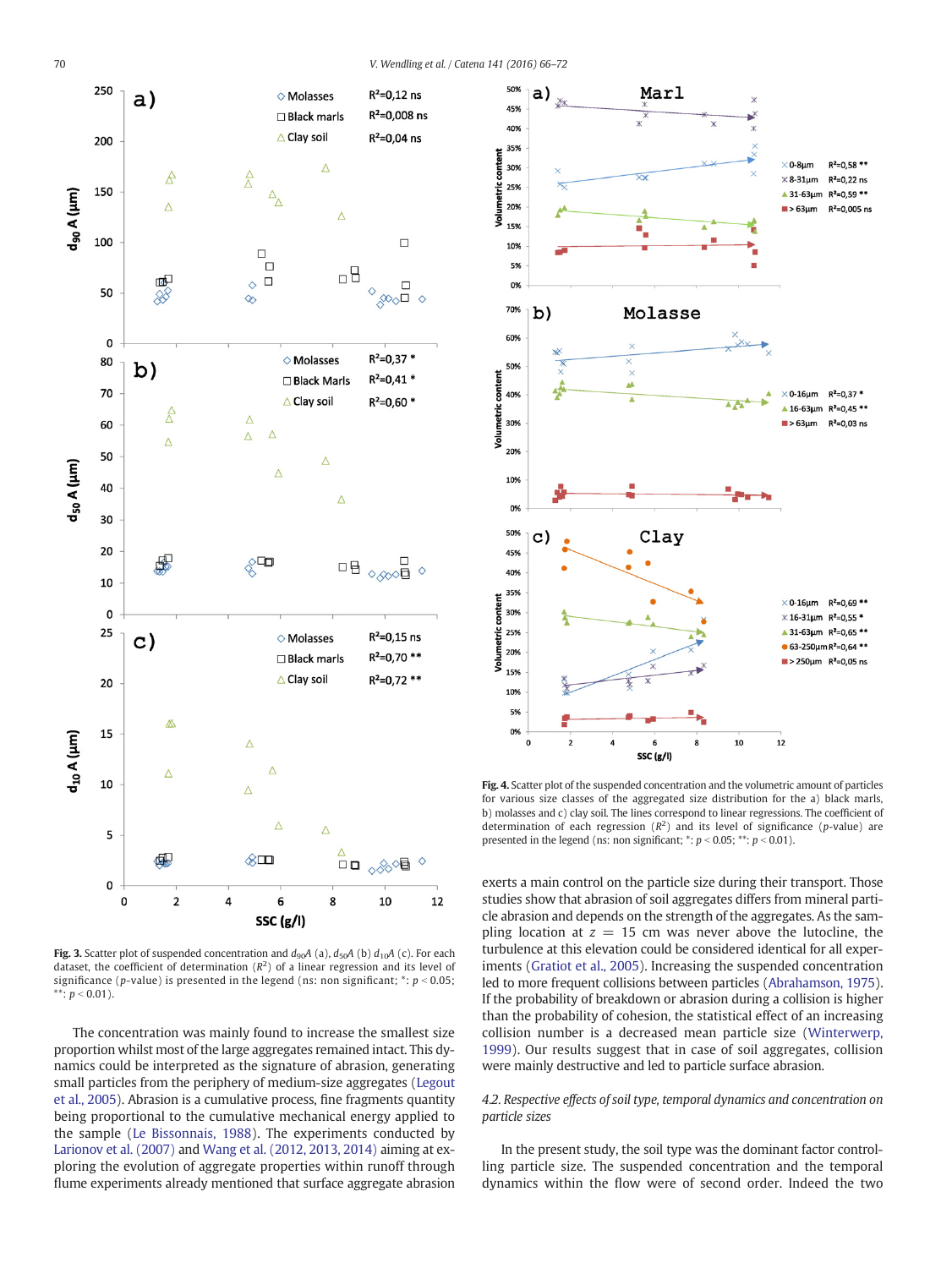<span id="page-5-0"></span>

Fig. 5. Aggregated particle size distributions for a) black marls, b) molasses and c) clay soil. For each soil, two levels of concentrations are presented at two sampling distances above the grid.



Fig. 6. a) Scattering of the aggregation indexes measured on samples collected in the grid tank after 10, 20 and 40 min for the whole set of experiments. b) Dynamics of aggregate breakdown within the laser sizer for the clay soil. The initial particle size distribution and the ones after 1 and 10 min of strong sonication and stirring are shown for Clay400 and Clay2000.

badlands materials exhibited similar trends with aggregated  $d_{50}$  between 10 and 20  $\mu$ m whereas the clay soil had aggregated  $d_{50}$  between 35 and 70 μm (Fig. 6). The clay soil results from a longer pedogenesis process than the badland materials. Its high aggregated  $d_{50}$  was also associated with high aggregation indexes and to slightly higher organic matter content. While it was not possible in this study to precisely identify the properties that were responsible for the higher particle strengths of the clay soil, organic matter is recognized to glue small particles within aggregates, thus increasing their stability [\(Chenu et al.,](#page-6-0) [2000; Cosentino et al., 2006; Leppard and Droppo, 2005](#page-6-0)). Transmission electronic microscopy observations done by [Grangeon et al. \(2014\)](#page-6-0) confirmed that the black marls and the molasses showed very little microbial or organic material within the matrix of the particles. This would also be consistent with the higher resistance of the clay soil aggregates to the slaking mechanism due to air entrapment during the early times of the experiment when dry aggregates were suddenly immersed in the water.

In experiments conducted in an annular flume with the same materials, [\(Grangeon et al. \(2014\)](#page-6-0) also observed that the soil type was the first controlling parameter during the first stages of their experiments, when the shear stress was increasing to simulate the rising limb of an hydrograph. Particularly they showed that an increase in the shearing level enhances disaggregation. The present study shows that an increase of suspended concentration also enhances disaggregation through particle surface abrasion, leading to an increased proportion of small particles. [Grangeon et al. \(2014\)](#page-6-0) also noticed that the small particles generated by disaggregation during the rising limb of the hydrograph were subjected to flocculation during the falling limb. This suggests that the higher amounts of small particles in the suspension generated by abrasion at high concentration could be reduced later if the hydrodynamic conditions change (i.e. become less turbulent) due to flocculation of the small particles. By reducing the size of the aggregates, the process of abrasion promotes their distance of transport downstream and thus potentially modifies the areas of deposition. This process may also have implications on the nutrient or contaminant fluxes as adsorption is known to occur mainly on fine particles. Together with the results of [Grangeon et al. \(2014\)](#page-6-0), the results of this study highlight the potential issues of using conservative particle sizes to model the erosion-transport of sediments in upland environments. In lowlands and estuarine environments, additional factors such as microbial activity ([Leppard and Droppo, 2005\)](#page-6-0) and ionic strength ([Migniot,](#page-6-0) [1968; Thill et al., 2001](#page-6-0)) are likely of uppermost importance.

#### 5. Conclusions

Three soil materials were introduced in a grid stirred tank in order to analyse the respective role of the soil type and the suspended concentration on the size of particles. A steady suspended concentration was reached less than one minute after the introduction of the dry material within the turbulent flow. The particle sizes decreased during the first 10 min of shearing, and remained approximately constant for the rest of the experiments. The particle size distributions between 10 and 40 min for the different soils and concentrations were compared. Increasing the suspended concentrations led to a decrease of the proportion of the medium size particles and to an associated increase of the proportion of the smallest particles. The proportion of large aggregates exhibited no correlation with concentration. This indicates that size variations due to the difference of suspended concentration was mainly due to an enhanced abrasion of aggregate surfaces. Similar trends were observed with increasing the shearing levels by [Grangeon et al.](#page-6-0) [\(2014\)](#page-6-0).

Even though a dependence of the particle sizes to the suspended concentration and shearing level was observed, the initial soil characteristics remained the main controlling parameter of the particle size after 40 min within the turbulent environment.